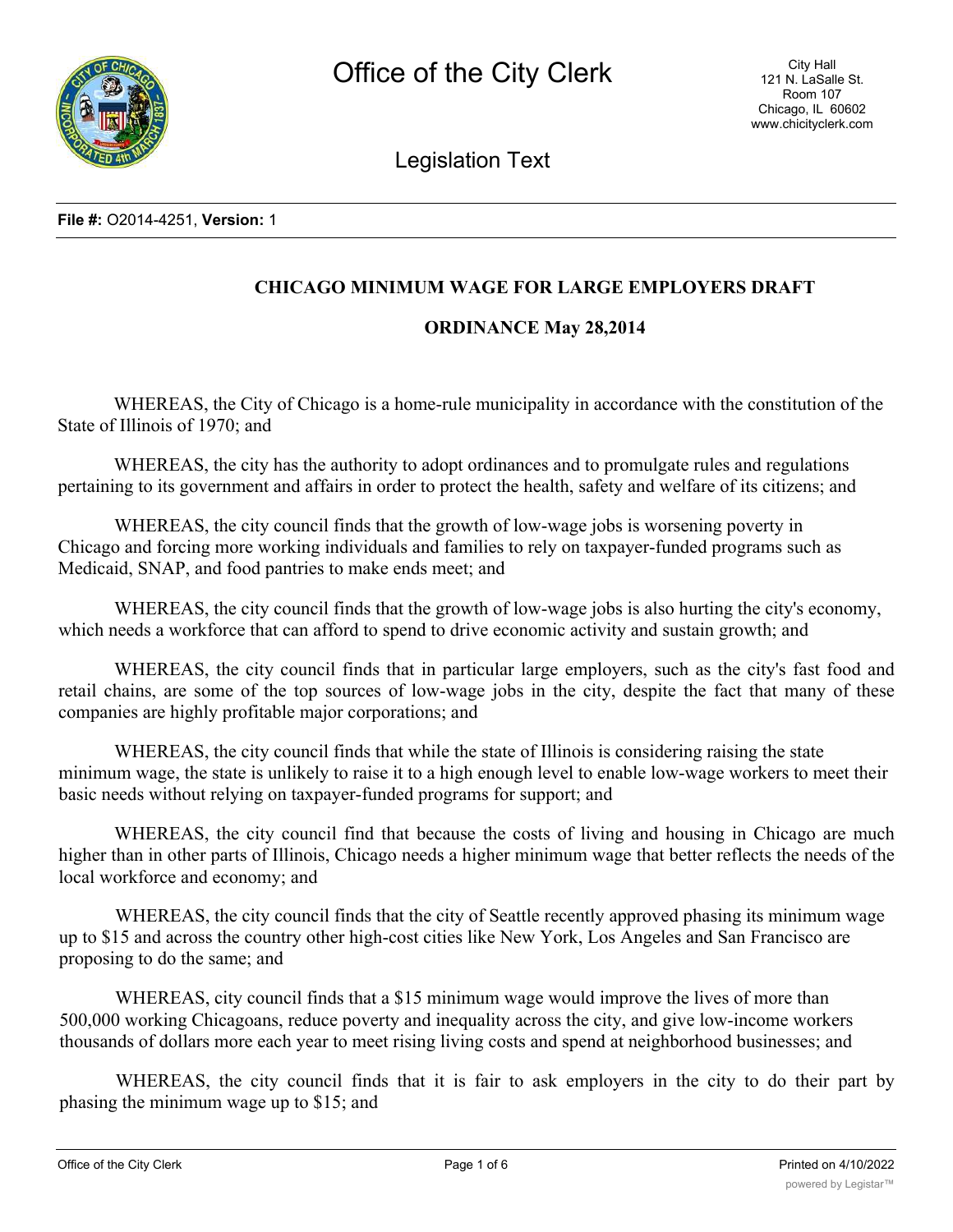WHEREAS, the city council determines that raising the minimum wage to \$15 would promote the public health, safety and welfare, and reduce the burden that low wages are imposing on the taxpayers; now, therefore

BE IT ORDAINED by the city council of the City of Chicago, Cook County, Illinois, that the Municipal Code of the City of Chicago is amended by adding thereto and inserting therein a new chapter 4-404, entitled "Chicago Minimum Wage":

SECTION 1. The foregoing recitals are incorporated herein as the findings of the city council.

SECTION 2. A new chapter of the Municipal Code of the City of Chicago, titled "Chicago Minimum Wage," is hereby created as follows:

### **4-404-010 Definitions.**

For the purposes of this chapter, the following definitions shall apply unless the context clearly indicates or requires a different meaning:

- a) "Airport employer" means any employer that operates at the O'Hare International Airport or Midway Airport.
- b) "City" means the City of Chicago.
- c) "Department" means the Department of Business Affairs and Consumer Protection or such other department or entity designated by the mayor to administer this chapter.
- d) "Employer" shall have the meaning set forth in 820 ILCS 105/3(c); an employer can include more than one entity, including in circumstances in which one entity controls, is controlled by, or is under common control with another employer, and including circumstances in which one entity exerts control over the operations of another employer, but shall not include the city of Chicago.
- e) "Employee" shall have the meaning set forth in 820 ILCS 105/3(d), provided however that employee shall include any individual permitted to work in domestic service in or about a private home, irrespective of the number of employees employed by that individual's employer. Employee shall not include (1) any person who in a particular week performs less than two hours of work within the geographic boundaries of the city, or (2) any person who is employed by a not-for-profit organization under a summer youth employment program.
- f) "Franchisee" means any employer that operates in the city in the restaurant industry under a franchise agreement with a large employer.
- g) (1) "Large employer" means any employer that has (i) annual gross revenue of \$50 million or more, and (ii) has employees that perform work within the geographic boundaries of the city or has one or more franchisees or on-site contractors with employees that perform work within the geographic boundaries of the city.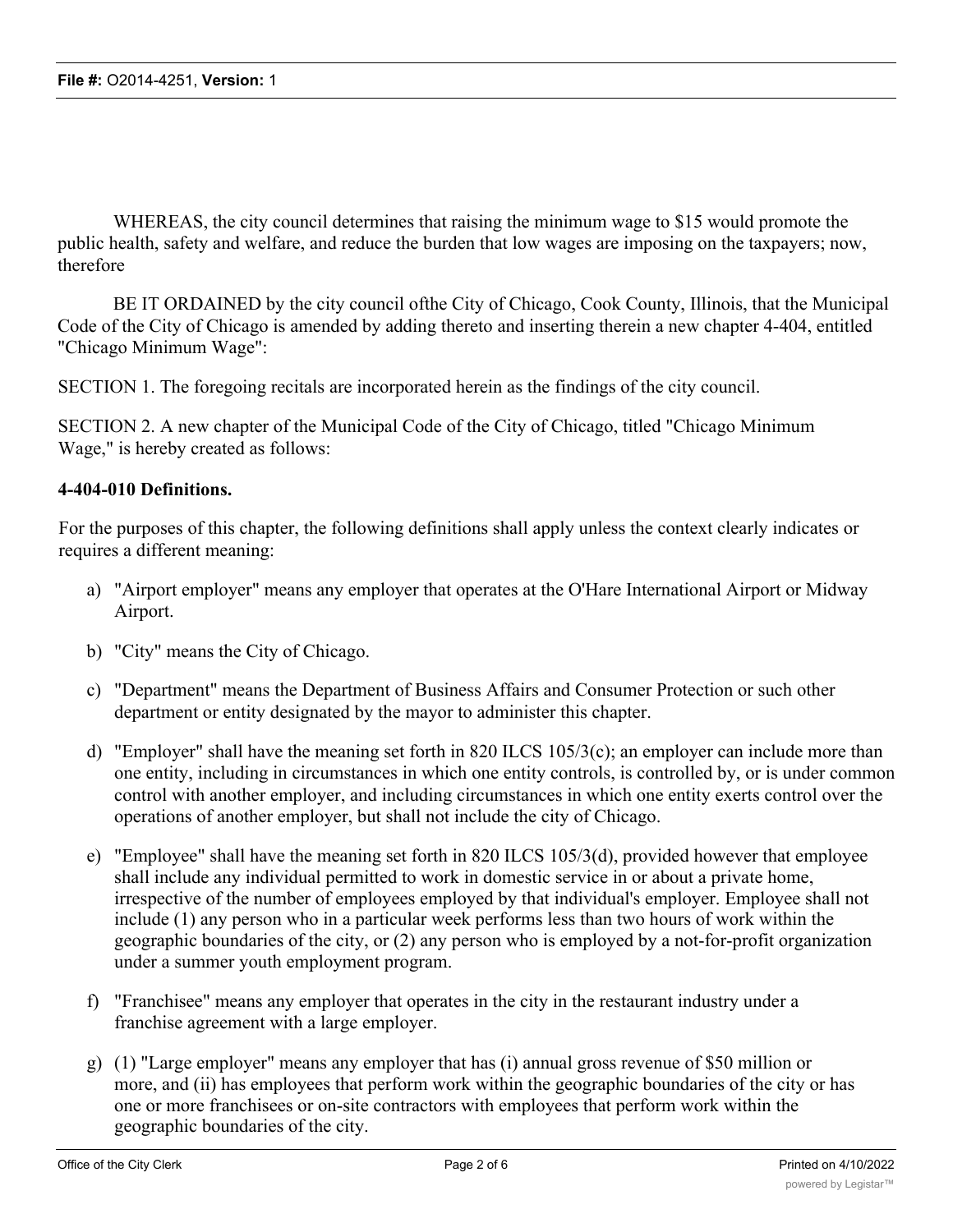**2**

2) An employer shall be deemed to have annual gross revenue of \$50 million or more if it had revenue at or exceeding that level in any of the past three fiscal or calendar years or if it is reasonably expected to have annual revenue equal to or exceeding that level in the current or upcoming fiscal or calendar year.

3) Large employer shall include any franchisee or on-site contractor of a large employer, or airport employer, regardless of the revenue level of the franchisee or on-site contractor of the large employer, or of the airport employer.

4) Large employer shall include any nursing home, management company or other organization that qualifies as a related organization under Illinois Department of Healthcare and Family Services longterm care facility cost report guidelines promulgated pursuant to Public Act 81-223 and related statutes so long as the group of related organizations collectively has annual gross revenue of \$50 million or more.

- (h) "Minimum Wage" shall have the meaning set forth in section 4-404-020 of this chapter.
- (i) "Mid and Small Sized Employer" means any employer that does not qualify as a large

employer.

- (j) "On-site contractor" means any employer that provides services or labor in the city on premises controlled by a large employer, including, but not limited to, a staffing, temporary services, building services, or food services contractor.
- (k) "Retaliation" means any threat, discipline, discharge, demotion, suspension, reduction in employee hours, or any other adverse employment action against any employee for exercising or attempting to exercise any right guaranteed under this chapter.
- (1) "Tipped Minimum Wage" shall have the meaning set forth in section 4-404-020(d) of this chapter.

4-404-020 Minimum Wage.

- a) Employers shall pay employees no less than the applicable minimum wage rate provided for in this chapter for each hour worked within the geographic boundaries of the city.
- b) The minimum wage rate shall be an hourly rate as follows:
	- 1. For large employers, the minimum wage rate shall be:
		- A. Beginning ninety days after the effective date of this chapter, \$12.50 per hour;
		- B. Beginning one year after the effective date of this chapter, \$15.00 per hour.
	- 2. For mid and small sized employers, the minimum wage rate shall be: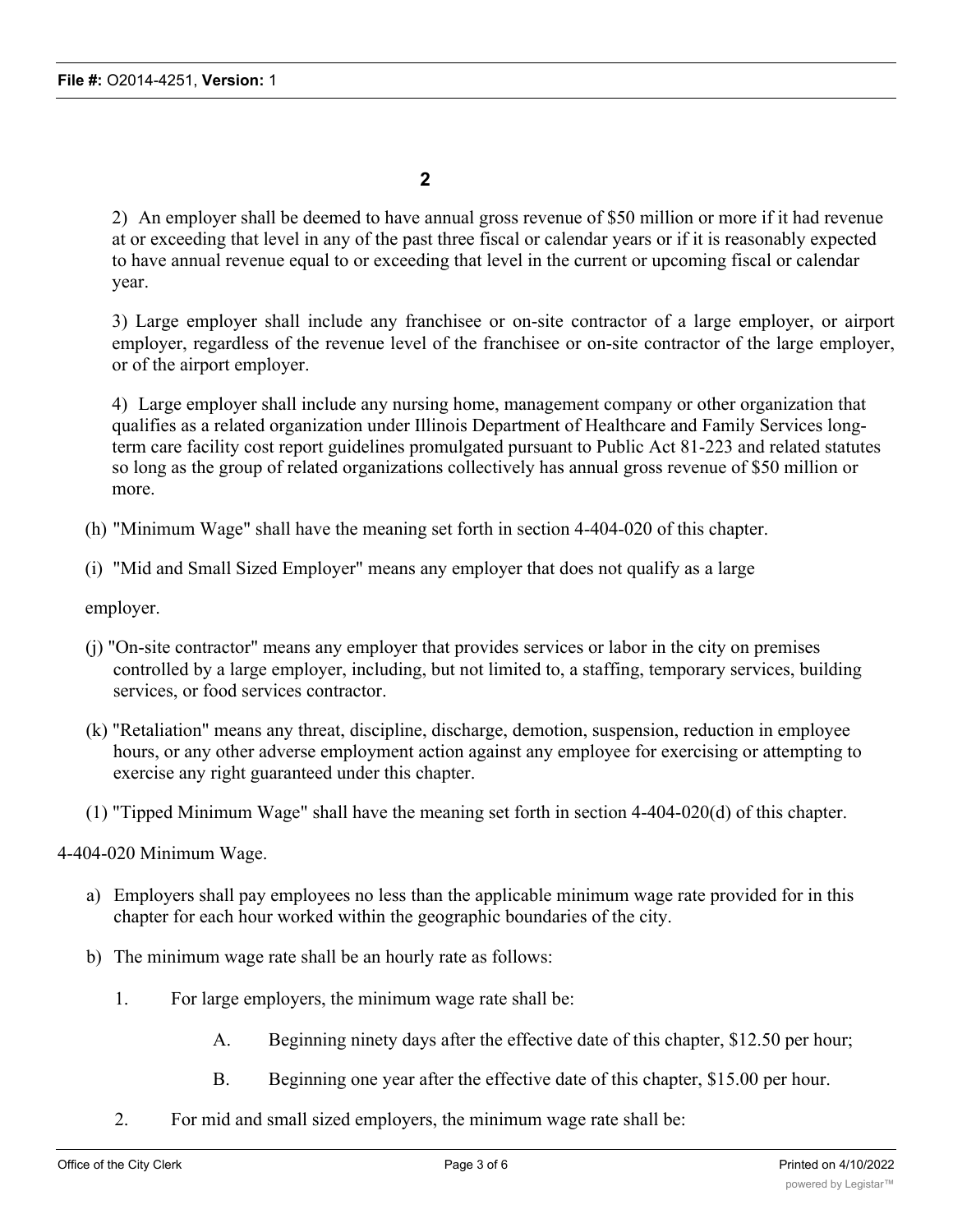**3**

- A. Beginning one year and ninety days after the effective date of this chapter, \$12.00 per hour;
- B. Beginning two years after the effective date of this chapter, \$13.00 per hour;
- C. Beginning three years after the effective date of this chapter, \$14.00 per hour;
- D. Beginning four years after the effective date of this chapter, \$ 15.00 per hour.
- c) To prevent inflation from eroding the value of the minimum wage, the current minimum wage rate for large employers and the current minimum wage rate for mid and small sized employers shall each be increased annually in proportion to the increase, if any, in the cost of living. For the minimum wage rate for large employers, such annual increases shall begin on January 1 of the year following the first anniversary of the effective date of this chapter, and take place on each January 1 thereafter. For the minimum wage rate for mid and small sized employers, such annual increases shall begin on January 1 of the year following the fourth anniversary of the effective date of this chapter, and take place on each January 1 thereafter. The increase in the cost of living shall be calculated using the twelve-month percentage increase, if any, in the Consumer Price Index for all Urban Consumers, U.S. City Average, All Items (or a successor index, if any) as published by the Bureau of Labor Statistics of the United States Department of Labor, using the most recent twelve-month period for which data is available at the time that the calculation is made. The increased minimum wage rate shall be rounded to the nearest five cents and announced at least ninety days before the January 1 effective date.
- d) The tipped minimum wage rate for large employers and the tipped minimum wage rate for mid and small sized employers shall be an amount equal to 70% of the applicable minimum wage rate for each size of employer provided for in subsection b of this chapter, rounded to the nearest five cents. The tipped minimum wage rate for each size of employer shall be adjusted whenever the applicable minimum wage rate for that size employer increases, and the adjusted minimum wage rates for tipped employees shall be announced at least ninety days before the effective date of the adjusted rates. Employers shall pay an employee who customarily and regularly receives tips a cash wage of no less than the tipped minimum wage rate provided for in this subsection for each hour worked within the geographic boundaries ofthe city, and shall guarantee that at all times the combination of the cash wage paid by the employer and the tips received by the employee total no less than the regular minimum wage rate for each hour worked within the geographic boundaries of the city. Such calculation shall be made based on the total wages and tips received by the employee over the course of his or her shift.

## **4-404-030 Retaliation Prohibited.**

(a) No employer or other person shall retaliate against any person for asserting any claim or right under this chapter, for assisting any other person in doing so, or for informing any person about his or her rights under this chapter.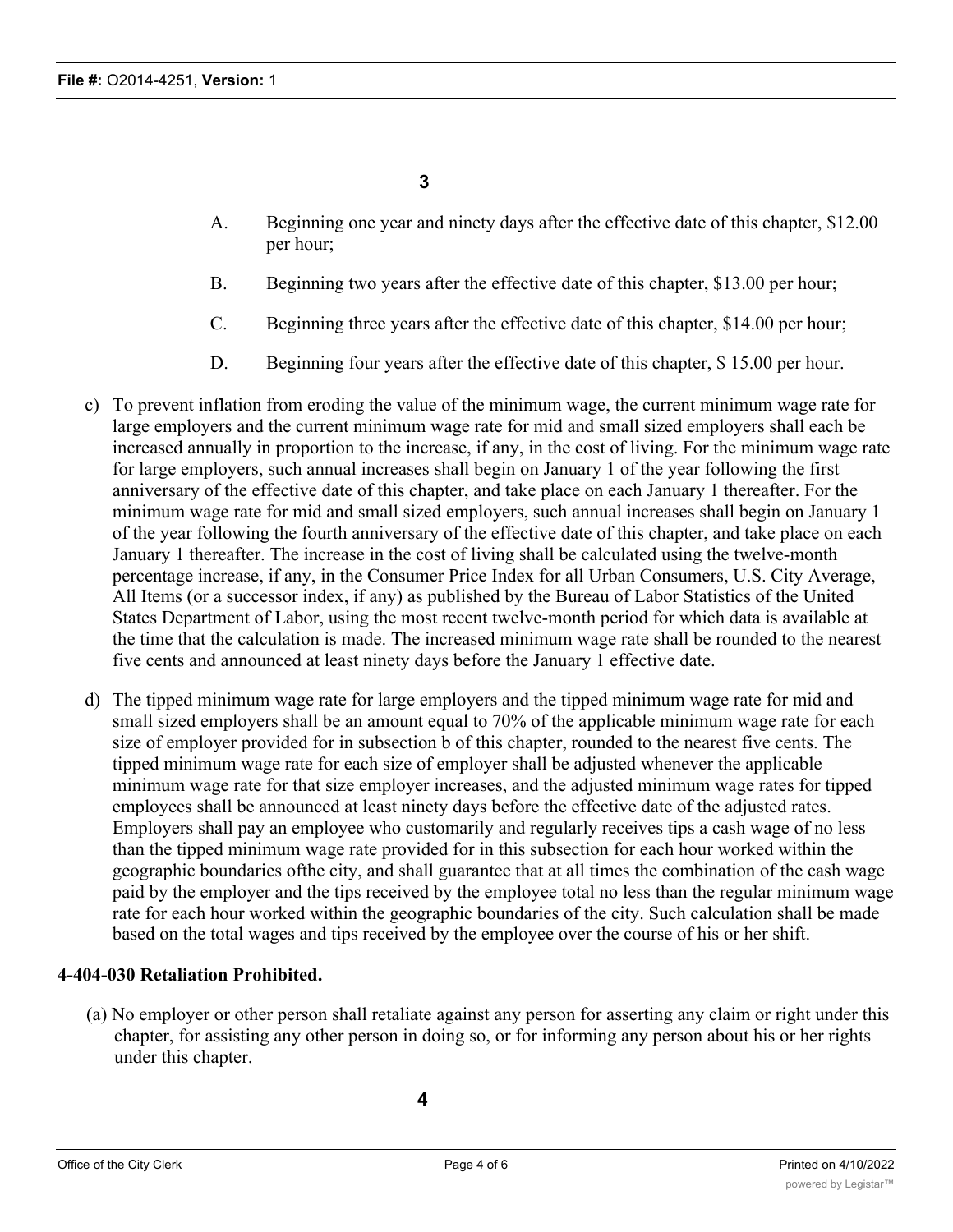### **4-404-040 Implementation and Enforcement.**

- a) At least sixty days before the effective date of each increase in the minimum wage the department shall publish and make available to employers a bulletin announcing the new minimum wage rate and the minimum wage rate for tipped employees, and a notice, in English and Spanish, informing employees of the updated rates, which all employers shall post in a conspicuous place at any workplace or job site where an employee works.
- b) Employers shall keep payroll records as provided for under 820 ILCS 105/8.
- c) Employers shall allow the department access to payroll records to monitor compliance with the requirements of this chapter. Employers shall provide reasonable access to any employee and any employee's designated representative to inspect the employer's payroll pertaining to that employee. Where an employer does not maintain or retain adequate records as required under subsection b of this section, or does not allow the department reasonable access to such records, there shall be a rebuttable presumption that the employer has not paid the required minimum wage.
- d) The department is authorized to interpret, implement, and enforce this chapter, including by issuing regulations and administrative findings of violations and instituting legal actions to enforce administrative findings. Civil penalties shall be retained by the department and used to finance activities to enforce this chapter. Any regulations, guidelines, or rules promulgated by the department shall have the force and effect of law and may be relied on by employers, employees, and other parties to determine their rights and responsibilities under this chapter.
- e) An employer that fails to pay the minimum wage required under this chapter shall be required to pay the employee the unpaid compensation together with an additional two times that amount as liquidated damages. An employer that retaliates against an employee in violation of this chapter shall be required to provide equitable relief to the employee, including reinstatement where appropriate, and to pay the employee (1) any unpaid compensation together with an additional two times that amount as liquidated damages for each day from the date of the retaliation until the date that the violation is remedied or (2) \$5,000, whichever is greater.
- f) Any person or organization may file an administrative complaint with the department charging that a large retail employer has violated this chapter as to any employee or other person. The department shall promptly investigate administrative complaints and may interview and review records regarding any or all employees at the employer's worksite in order to determine whether a pattern of violations has occurred and to protect the identity of any employee identified in the complaint. The name of any employee identified in a complaint shall be kept confidential as long as possible, and may be disclosed only with the employee's consent. Where the department determines that a violation has occurred, the department shall issue an administrative order finding a violation and ordering payment of unpaid compensation, liquidated damages, and civil penalties, and may take any other appropriate enforcement action to secure compliance, including initiating a civil action and/or instructing city agencies or departments to

revoke or suspend any registration certificates, permits or licenses held or requested by the employer or person until such time as the violation is remedied.